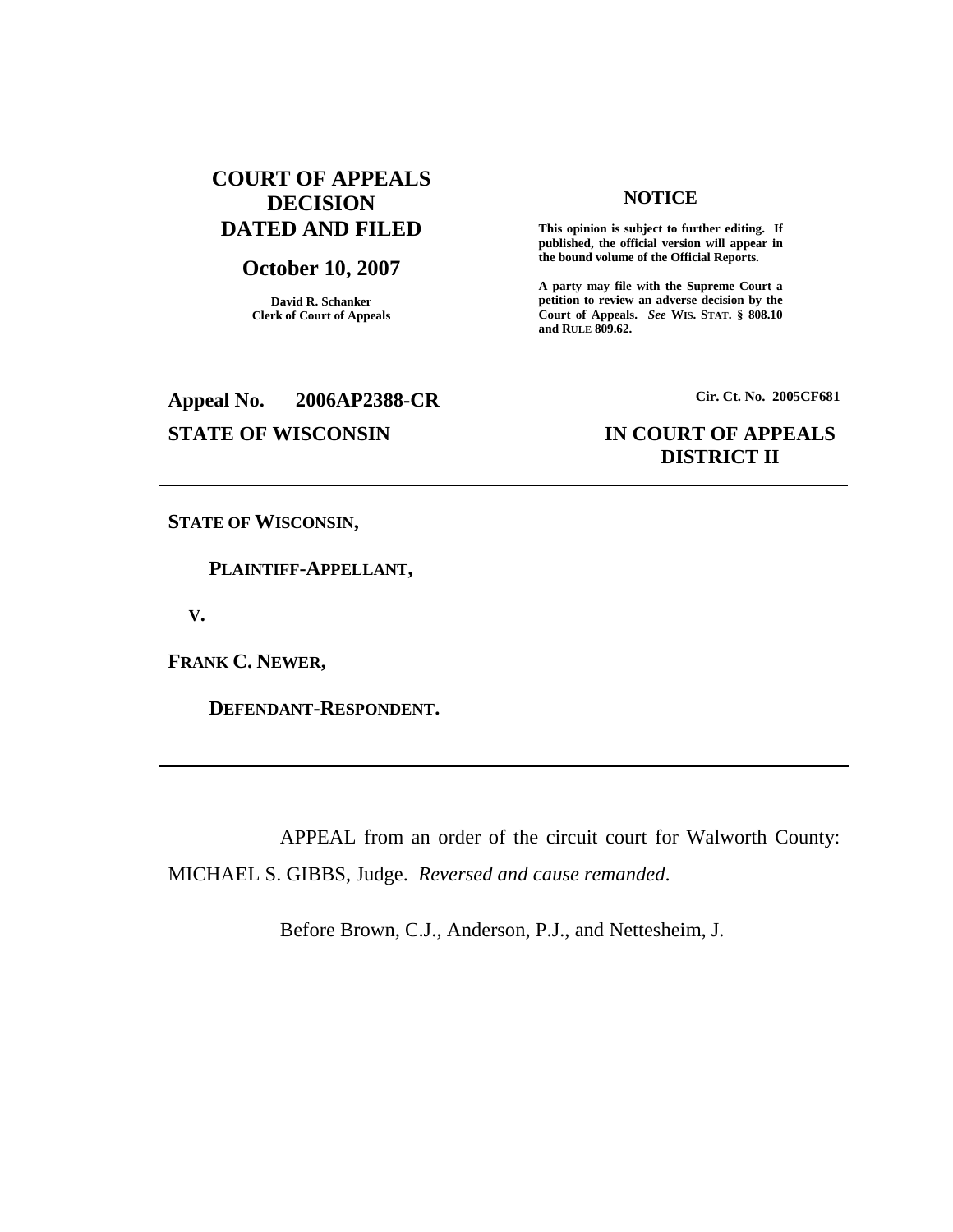¶1 BROWN, C.J. This is the State's appeal of a circuit court order suppressing evidence gathered during a traffic stop.<sup>1</sup> Frank Newer argued, and the circuit court agreed, that the police officer who made the stop lacked reasonable suspicion to do so when he knew that the stopped vehicle's owner had a revoked license but had no information about who was actually driving the vehicle. We certified this case to our supreme court and requested that they resolve whether the officer's knowledge of the vehicle's owner's revocation alone could support reasonable suspicion or, alternatively, whether the stop could be justified on the explicitly pretextual basis that the officer had observed the vehicle going three miles per hour over the speed limit. *See State v. Newer*, No. 2006AP2388 (WI App. Aug. 8, 2007). The supreme court denied our certification.

¶2 We now reverse the circuit court's suppression of the evidence and remand for further proceedings. We adopt the view articulated by the supreme court of Minnesota in *State v. Pike*, 551 N.W.2d 919, 922 (Minn. 1996): that an officer's knowledge that a vehicle's owner's license is revoked will support reasonable suspicion for a traffic stop so long as the officer remains unaware of any facts that would suggest that the owner is not driving. Because we uphold the stop on these grounds, we do not address the alternative grounds proffered by the State.

¶3 The undisputed facts come from the officer's suppression hearing testimony. On December 20, 2005, in the early morning, the officer was driving his squad car when he encountered a vehicle traveling in the opposite direction.

<sup>&</sup>lt;sup>1</sup> See WIS. STAT. § 974.05(1)(d)2. (2005-06). All references to the Wisconsin Statutes are to the 2005-06 version unless otherwise noted.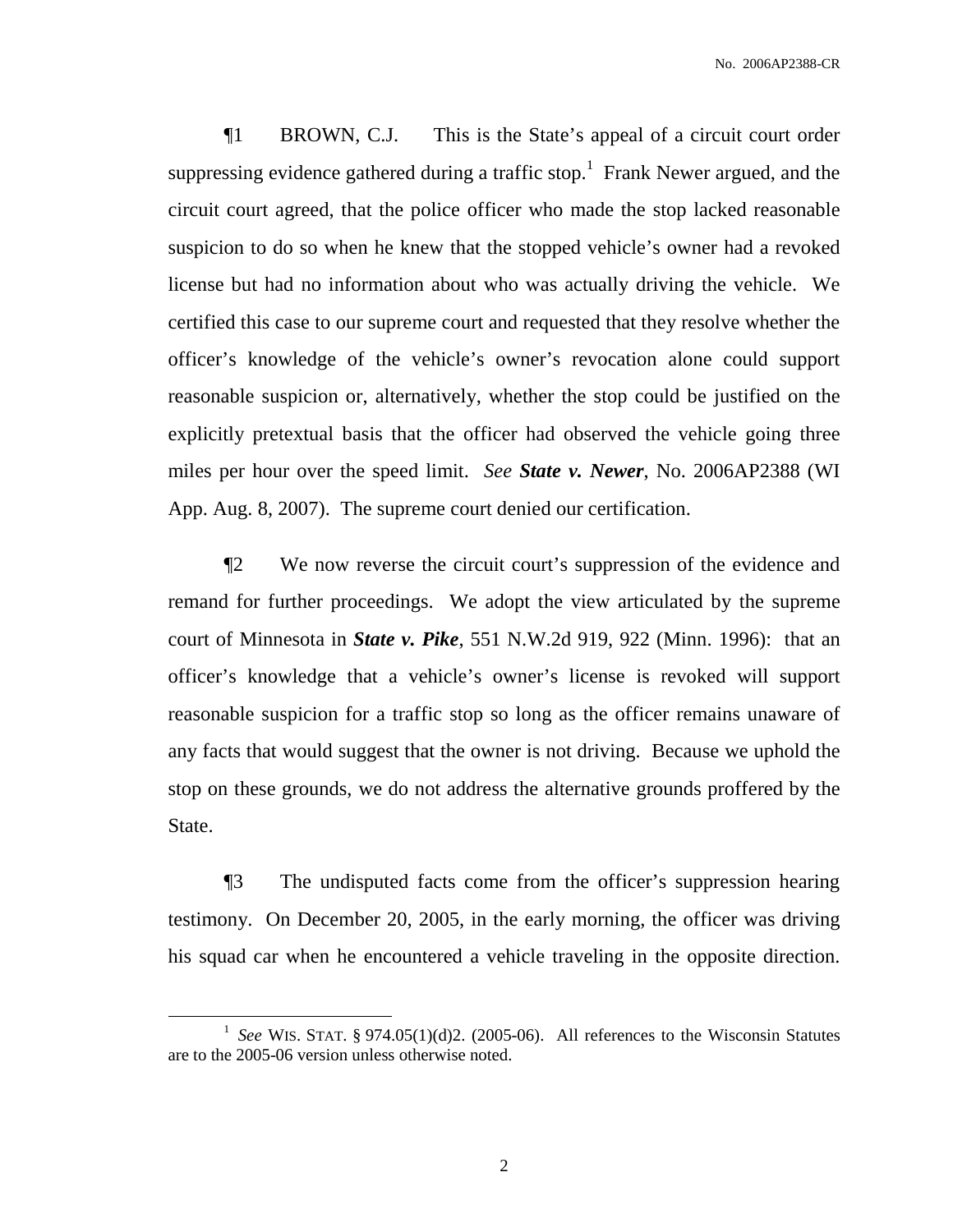No. 2006AP2388-CR

The officer activated his radar and found that the oncoming vehicle was traveling at twenty-eight miles per hour, while the posted speed limit was twenty-five miles per hour. The officer continued past the vehicle, but ran the license plate and found that the vehicle was registered to Newer. He then contacted the sheriff's department and learned that Newer's license was revoked. The officer turned his squad around, caught up with the vehicle and activated his lights and stopped the vehicle. The officer contacted the driver, Newer, and eventually arrested him for operating while intoxicated.

¶4 At the time the officer stopped the vehicle, he did not know whether Newer was driving the car; he also did not know the gender of the driver. He testified that he did not stop the vehicle for the three-mile-per-hour speeding violation, but that the speed violation "would give me the pretextual stop." The circuit court suppressed the evidence, holding that the officer lacked grounds to reasonably suspect driving on a revoked license because he did not know who was driving the vehicle.<sup>2</sup>

¶5 The State appeals, contending that the officer had reasonable suspicion to stop Newer's vehicle because the officer knew that, if Newer were driving, he would be in violation of WIS. STAT.  $\S$  343.44(1)(b) (forbidding operating after revocation). The State argues that it is a common-sense

<sup>&</sup>lt;sup>2</sup> The circuit court also refused to consider the alternative grounds of the observed speeding violation because the officer "wasn't using that as a basis for the stop." We note that the officer's subjective motivation for making a stop is not the issue; if the officer has facts that could justify reasonable suspicion (or probable cause), it is of no import that the officer is not subjectively motivated by a desire to investigate this suspicion. *See, e.g.*, *State v. Baudhuin*, 141 Wis. 2d 642, 650-51, 416 N.W.2d 60 (1987); *Whren v. United States*, 517 U.S. 806, 813 (1996). We question the wisdom of this rule when it comes to extremely minor traffic violations, but that is for another day.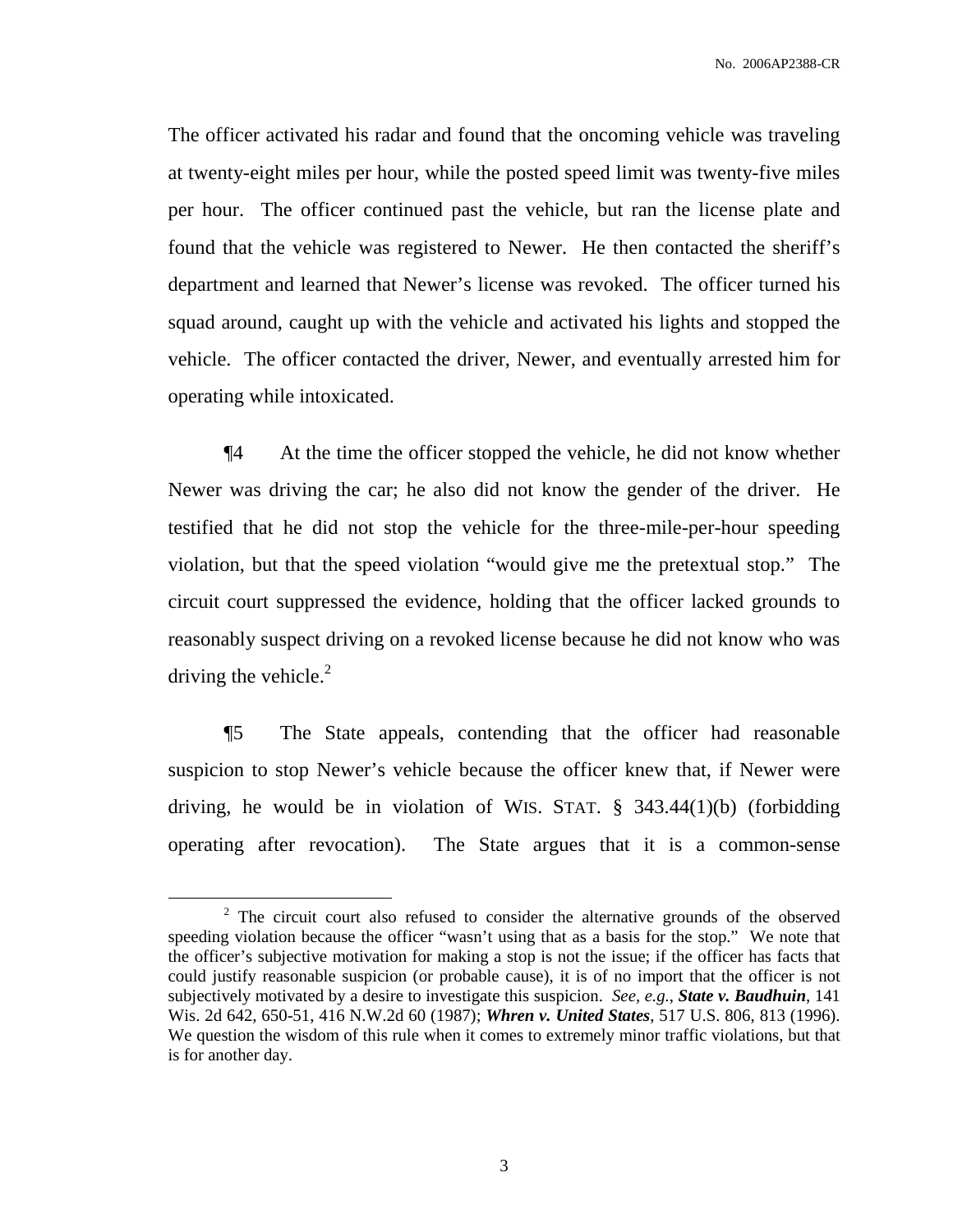assumption that the owner of a vehicle is also the driver, and thus the officer was reasonable in believing that Newer was driving his vehicle illegally. The State also points to eleven foreign cases in support. *Pike*, 551 N.W.2d 919, and *Village of Lake in the Hills v. Lloyd*, 591 N.E.2d 524 (Ill. App. Ct. 1992), are representative. In *Pike*, the Minnesota court, facing a stop much like this one, 3 held that

> [w]hen an officer observes a vehicle being driven, it is rational for him or her to infer that the owner of the vehicle is the current operator.… Thus, we hold that the knowledge that the owner of a vehicle has a revoked license is enough to form the basis of a "reasonable suspicion of criminal activity" when an officer observes the vehicle being driven.

*Pike*, 551 N.W.2d at 922. However, the court went on to limit its holding, stating

that it

applies only while the officer remains unaware of any facts which would render unreasonable the assumption that the owner is driving the vehicle. Thus, for example, if the officer knows that the owner of a vehicle has a revoked license and further, that the owner is a 22-year-old male, and the officer observes that the person driving the vehicle is a 50- or 60-year-old woman, any reasonable suspicion of criminal activity evaporates.

*Id.*

<sup>&</sup>lt;sup>3</sup> The officer in *Pike* also testified that he observed suspicious driving and had also noted the age and gender of the driver, which matched that of the owner. *State v. Pike*, 551 N.W.2d 919, 922 (Minn. 1996). The court of appeals held that the district court had discounted this testimony, and the supreme court did not address these additional grounds because it held that the stop was justified based solely on the officer's knowledge that the vehicle's owner's license was revoked. *Id.* It is thus not correct to claim, as Newer does, that the *Pike* court did not address "a situation where, as in Mr. Newer's case, an officer makes a stop with absolutely no knowledge of the race, sex or age of the driver of the motor vehicle." Though that may or may not have been the situation that the officer confronted in the real-world occurrence that gave rise to *Pike*, it is precisely the question that the court asked and answered in the litigation itself.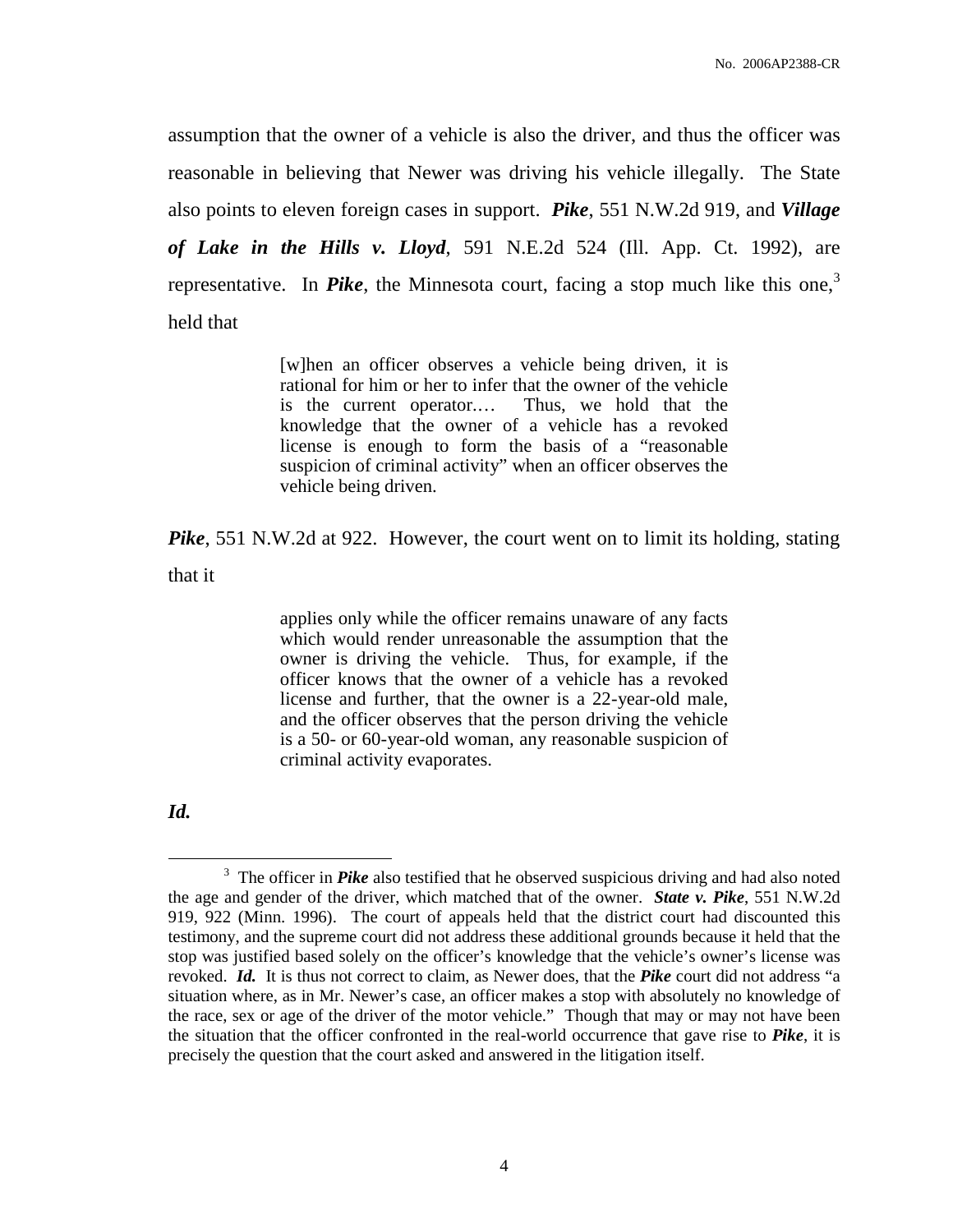No. 2006AP2388-CR

¶6 In *Lake in the Hills*, the Illinois court confronted the same question and held that based on "common sense … an officer may reasonably presume that the owner of a vehicle is also the driver." *Lake in the Hills*, 591 N.E.2d at 526. The Illinois court did not limit its holding as the Minnesota court did.

¶7 We conclude that the *Pike* opinion correctly described the inquiry a court should make in a situation involving a vehicle whose owner's license is suspended and we therefore adopt it as our own. It is indeed a reasonable assumption that the person driving a particular vehicle is that vehicle's owner. It is not, of course, an infallibly true assumption, but that is not what is required for reasonable suspicion. "[T]he requirement of reasonable suspicion is not a requirement of absolute certainty: 'sufficient probability, not certainty is the touchstone of reasonableness under the Fourth Amendment….'" *New Jersey v. T.L.O.*, 469 U.S. 325, 346 (1985) (citation omitted).

¶8 However, the reasonable suspicion inquiry considers the totality of the circumstances. *State v. Williams*, 2001 WI 21, ¶22, 241 Wis. 2d 631, 623 N.W.2d 106. If an officer comes upon information suggesting that the assumption is not valid in a particular case, for example that the vehicle's driver appears to be much older, much younger, or of a different gender than the vehicle's registered owner, reasonable suspicion would, of course, dissipate. There would simply be no reason to think that the nonowner driver had a revoked license.

¶9 Here, the officer did not observe the driver of the vehicle and had no reason to think that it was anyone other than the vehicle's owner at any time

5